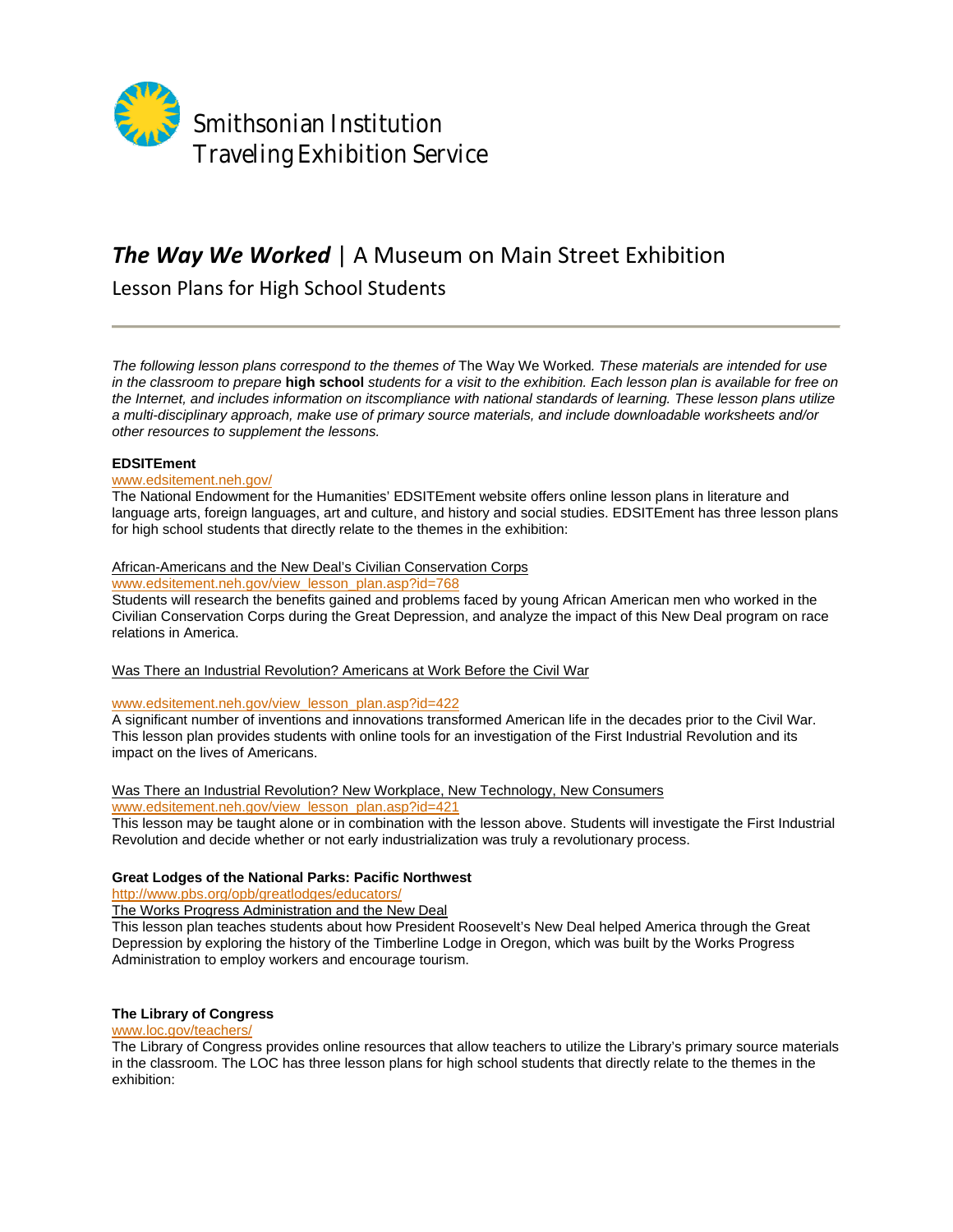#### Child Labor in America

www.memory.loc.gov/learn/lessons/98/labor/plan.html

Students will explore the work of reformer Lewis Hine, whose gritty photographs helped spur the adoption of child labor laws in the United States.

Sea Changes: A Study of a New England Industry: www.memory.loc.gov/learn/lessons/00/sea/overview.html Students will explore the unique geographic, cultural, and economic characteristics of the Northeast coast through the study of photographs, maps, and interviews with two New England fishermen in the early 20th century.

#### United We Stand

www.memory.loc.gov/learn/lessons/00/labor/index.html

Students study the working conditions in the United States at the turn of the 20th century that gave rise to the labor union movement.

#### **The National Archives: Teaching With Documents**

www.archives.gov/education/lessons/

The National Archives provides lesson plans that use America's historical records to sharpen students' skills and enthusiasm for history, social studies, and the humanities. The archives have two lesson plans for high school students that directly relate to the themes in the exhibition:

#### Photographs of Lewis Hine: Documentation of Child Labor

www.archives.gov/education/lessons/hine-photos/

By the early 1900s, many Americans were calling child labor "child slavery" and demanding an end to it. Hine's images of mostly immigrant or rural working children stirred America's conscience and helped change the nation's labor laws.

#### Working with Rosie the Riveter: Supervising Women Workers www.archives.gov/northeast/nyc/education/rosie-theriveter.html

Using the U.S. Office of Education's film "Supervising Women Workers," which illuminates the hardships they had to overcome to do their patriotic duty during World War II, students will learn to compare and contrast the experiences of "Rosies" working in factories with contemporary views of women in the American workforce.

# **The National First Ladies' Library**

# www.firstladies.org/default.aspx

Devoted to educating people about the contributions of First Ladies and other notable women in history, the Library produces educational materials for classroom students K through 12. The Library has two lesson plans for high school students that directly relate to the themes in the exhibition:

#### Hoover Dam

www.firstladies.org/curriculum/curriculum.aspx?Curriculum=1589

The construction of the Hoover Dam employed five thousand people during the Great Depression. Students will learn about the history of both the dam and the depression, as well as about how to create a web quest.

#### The Mill Girls of Lowell, Massachusetts www.firstladies.org/curriculum/curriculum.aspx?Curriculum=1010

The textile industry was one of the first to hire large numbers of female workers, and the cotton mills in Massachusetts became world-renowned as "humane" working places for girls and young women. Students will put themselves in the position of these young women, who were sent to work in the mills to earn money for the family farm.

**Smithsonian Educator** http://www.smithsonianeducation.org/educators/lesson\_plans/lesson\_plans.html

The Smithsonian Institution's online resource for teachers, families, and students has extensive teaching materials, links to additional resources, and information on the Smithsonian's holdings. Smithsonian Educator lists two lesson plans for high school students that directly relate to the themes in the exhibition:

#### Early Industrialization

http://www.invention.smithsonian.org/centerpieces/whole\_cloth/u2ei/index.html

Developed by the Lemelson Center for the Study of Invention and Innovation at the National Museum of American